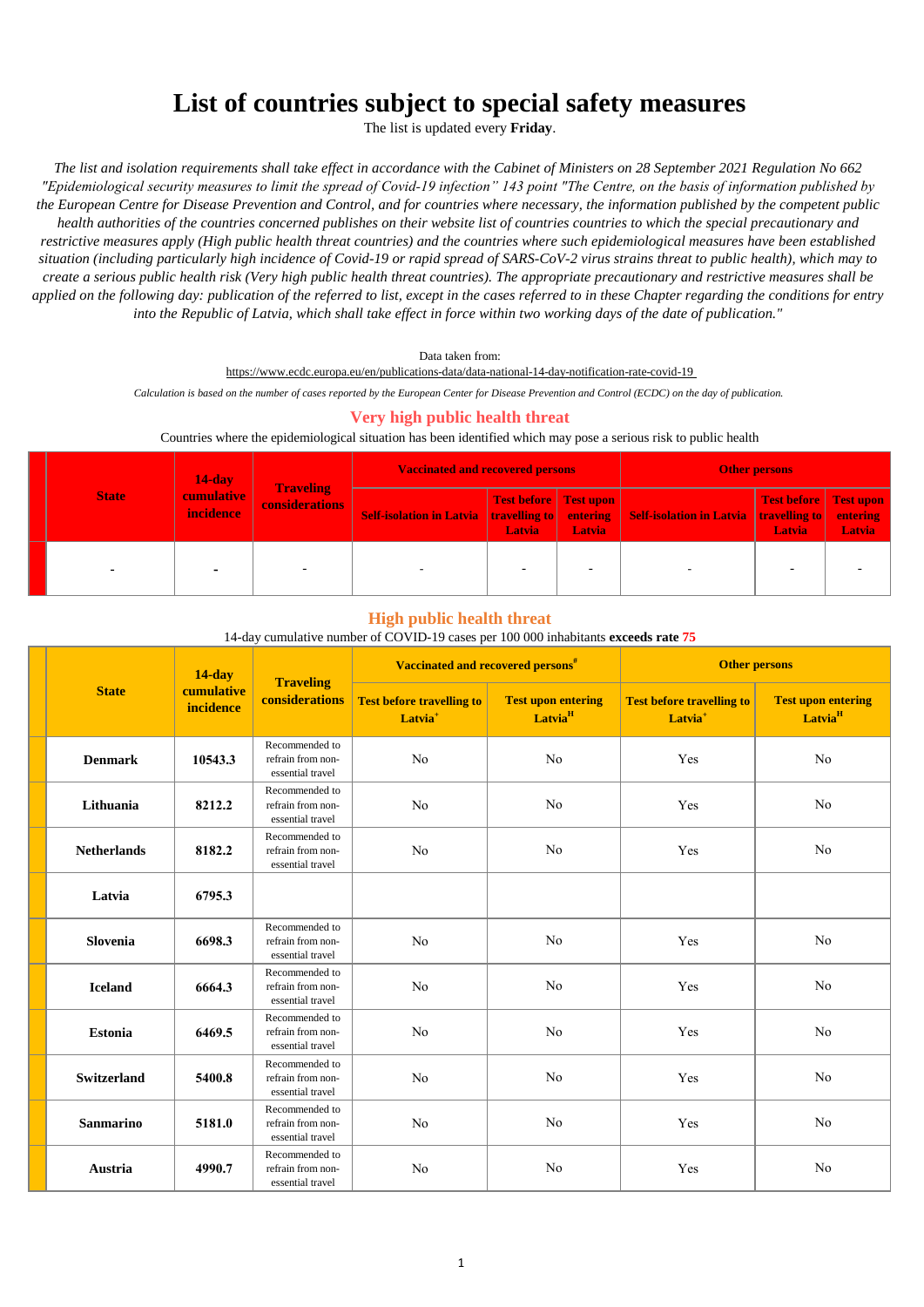| Andorra         | 4966.1 | Recommended to<br>refrain from non-<br>essential travel | No       | No       | Yes | No       |
|-----------------|--------|---------------------------------------------------------|----------|----------|-----|----------|
| <b>Norway</b>   | 4947.7 | Recommended to<br>refrain from non-<br>essential travel | No       | No       | Yes | No       |
| Slovakia        | 4474.3 | Recommended to<br>refrain from non-<br>essential travel | No       | No       | Yes | No       |
| Portugal        | 4408.4 | Recommended to<br>refrain from non-<br>essential travel | No       | No       | Yes | No       |
| Liechtenstein   | 4253.2 | Recommended to<br>refrain from non-<br>essential travel | No       | No       | Yes | No       |
| <b>France</b>   | 4109.6 | Recommended to<br>refrain from non-<br>essential travel | No       | No       | Yes | No       |
| <b>Cyprus</b>   | 4067.2 | Recommended to<br>refrain from non-<br>essential travel | No       | $\rm No$ | Yes | No       |
| Czechia         | 3635.9 | Recommended to<br>refrain from non-<br>essential travel | No       | No       | Yes | No       |
| Germany         | 3050.8 | Recommended to<br>refrain from non-<br>essential travel | No       | No       | Yes | No       |
| <b>Monaco</b>   | 2846.3 | Recommended to<br>refrain from non-<br>essential travel | No       | No       | Yes | No       |
| Luxembourg      | 2749.8 | Recommended to<br>refrain from non-<br>essential travel | No       | No       | Yes | $\rm No$ |
| <b>Sweden</b>   | 2403.0 | Recommended to<br>refrain from non-<br>essential travel | No       | No       | Yes | No       |
| Greece          | 2327.3 | Recommended to<br>refrain from non-<br>essential travel | No       | No       | Yes | $\rm No$ |
| <b>Belgium</b>  | 2240.5 | Recommended to<br>refrain from non-<br>essential travel | No       | No       | Yes | No       |
| Croatia         | 2025.4 | Recommended to<br>refrain from non-<br>essential travel | No       | No       | Yes | No       |
| Romania         | 1747.1 | Recommended to<br>refrain from non-<br>essential travel | $\rm No$ | $\rm No$ | Yes | $\rm No$ |
| Hungary         | 1675.3 | Recommended to<br>refrain from non-<br>essential travel | $\rm No$ | $\rm No$ | Yes | $\rm No$ |
| Poland          | 1483.9 | Recommended to<br>refrain from non-<br>essential travel | $\rm No$ | $\rm No$ | Yes | $\rm No$ |
| <b>Italy</b>    | 1473.2 | Recommended to<br>refrain from non-<br>essential travel | No       | No       | Yes | $\rm No$ |
| <b>Ireland</b>  | 1469.3 | Recommended to<br>refrain from non-<br>essential travel | $\rm No$ | $\rm No$ | Yes | $\rm No$ |
| Finland         | 1443.1 | Recommended to<br>refrain from non-<br>essential travel | $\rm No$ | $\rm No$ | Yes | $\rm No$ |
| <b>Bulgaria</b> | 1382.1 | Recommended to<br>refrain from non-<br>essential travel | $\rm No$ | $\rm No$ | Yes | $\rm No$ |
| <b>Spain</b>    | 1239.3 | Recommended to<br>refrain from non-<br>essential travel | No       | $\rm No$ | Yes | $\rm No$ |
| <b>Malta</b>    | 398.8  | Recommended to<br>refrain from non-<br>essential travel | $\rm No$ | $\rm No$ | Yes | $\rm No$ |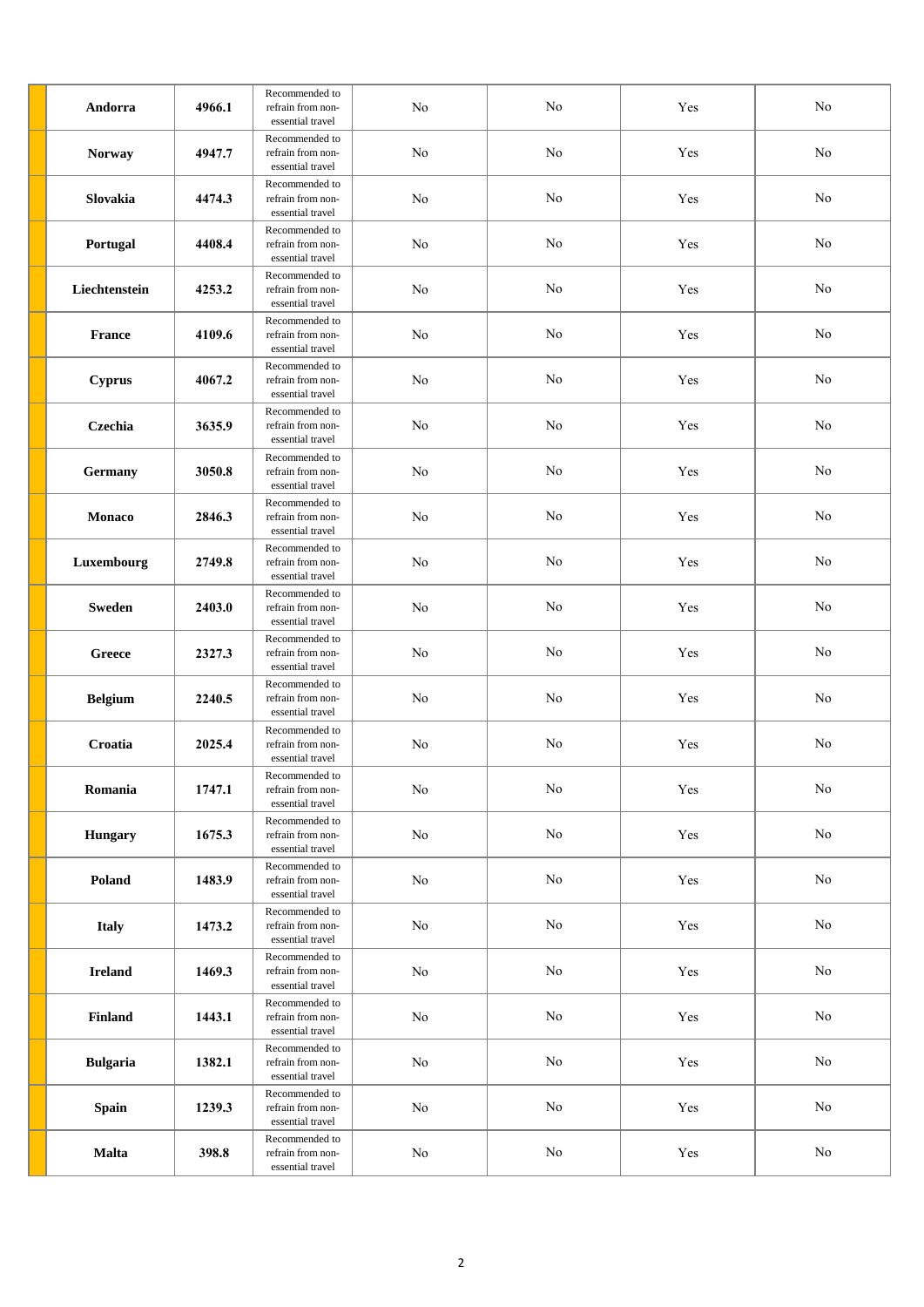# **Low public health threat**

## 14-day cumulative number of COVID-19 cases per 100 000 inhabitants **does not exceed rate 75**

|  | <b>State</b> | $14$ -day               |                                           | Vaccinated and recovered persons <sup>#</sup>             |                                                  | Other persons                                           |                                                  |
|--|--------------|-------------------------|-------------------------------------------|-----------------------------------------------------------|--------------------------------------------------|---------------------------------------------------------|--------------------------------------------------|
|  |              | cumulative<br>incidence | <b>Traveling</b><br><b>considerations</b> | <b>Test before travelling to  </b><br>Latvia <sup>+</sup> | <b>Test upon entering</b><br>Latvia <sup>H</sup> | <b>Test before travelling to</b><br>Latvia <sup>+</sup> | <b>Test upon entering</b><br>Latvia <sup>H</sup> |
|  | Vatican      | 0.0                     | Follow standard<br>precautions            | No                                                        | No                                               | Yes                                                     | No                                               |

## **Countries and territories outside the EU/EEA**

 The list of included countries of which crossing of the external EU border is permitted is defined in the Council's of Europe "Council recommendation on the temporary restriction on non-essential travel into the EU and the possible lifting of such restriction" Appendix I \*\*\*\*

|                                           | $14$ -day               |                                                         | <b>Vaccinated and recovered persons</b>                 |                                                  | <b>Other persons</b>                                    |                                                  |
|-------------------------------------------|-------------------------|---------------------------------------------------------|---------------------------------------------------------|--------------------------------------------------|---------------------------------------------------------|--------------------------------------------------|
| <b>State</b>                              | cumulative<br>incidence | <b>Traveling</b><br>considerations                      | <b>Test before travelling to</b><br>Latvia <sup>+</sup> | <b>Test upon entering</b><br>Latvia <sup>H</sup> | <b>Test before travelling to</b><br>Latvia <sup>+</sup> | <b>Test upon entering</b><br>Latvia <sup>H</sup> |
| Other countries not<br>shown in this list |                         | Recommended to<br>refrain from non-<br>essential travel | No                                                      | No                                               | Yes                                                     | Yes                                              |
| <b>Bahrain</b>                            | 5316.2                  | Recommended to<br>refrain from non-<br>essential travel | N <sub>o</sub>                                          | No                                               | Yes                                                     | Yes                                              |
| <b>Uruguay</b>                            | 3656.1                  | Recommended to<br>refrain from non-<br>essential travel | No                                                      | $\rm No$                                         | Yes                                                     | Yes                                              |
| <b>Chile</b>                              | 2204.8                  | Recommended to<br>refrain from non-<br>essential travel | N <sub>o</sub>                                          | No                                               | Yes                                                     | Yes                                              |
| Kuwait                                    | 2005.8                  | Recommended to<br>refrain from non-<br>essential travel | N <sub>o</sub>                                          | $\rm No$                                         | Yes                                                     | Yes                                              |
| <b>United Kingdom</b>                     | 1594.0                  | Recommended to<br>refrain from non-<br>essential travel | N <sub>0</sub>                                          | No                                               | Yes                                                     | No                                               |
| Peru                                      | 1203.0                  | Recommended to<br>refrain from non-<br>essential travel | N <sub>o</sub>                                          | No                                               | Yes                                                     | Yes                                              |
| Qatar                                     | 709.9                   | Recommended to<br>refrain from non-<br>essential travel | N <sub>o</sub>                                          | $\rm No$                                         | Yes                                                     | Yes                                              |
| <b>South Korea</b>                        | 592.1                   | Recommended to<br>refrain from non-<br>essential travel | N <sub>o</sub>                                          | No                                               | Yes                                                     | Yes                                              |
| Colombia                                  | 421.3                   | Recommended to<br>refrain from non-<br>essential travel | No                                                      | N <sub>o</sub>                                   | Yes                                                     | Yes                                              |
| <b>United Arab</b><br><b>Emirates</b>     | 340.4                   | Recommended to<br>refrain from non-<br>essential travel | No                                                      | $\rm No$                                         | Yes                                                     | Yes                                              |
| <b>Hong Kong SAR</b>                      | 297.5                   | Recommended to<br>refrain from non-<br>essential travel | N <sub>o</sub>                                          | No                                               | Yes                                                     | Yes                                              |
| Saudi Arabia                              | 159.3                   | Recommended to<br>refrain from non-<br>essential travel | N <sub>o</sub>                                          | $\rm No$                                         | Yes                                                     | Yes                                              |
| <b>Indonesia</b>                          | 84.1                    | Recommended to<br>refrain from non-<br>essential travel | N <sub>o</sub>                                          | No                                               | Yes                                                     | Yes                                              |